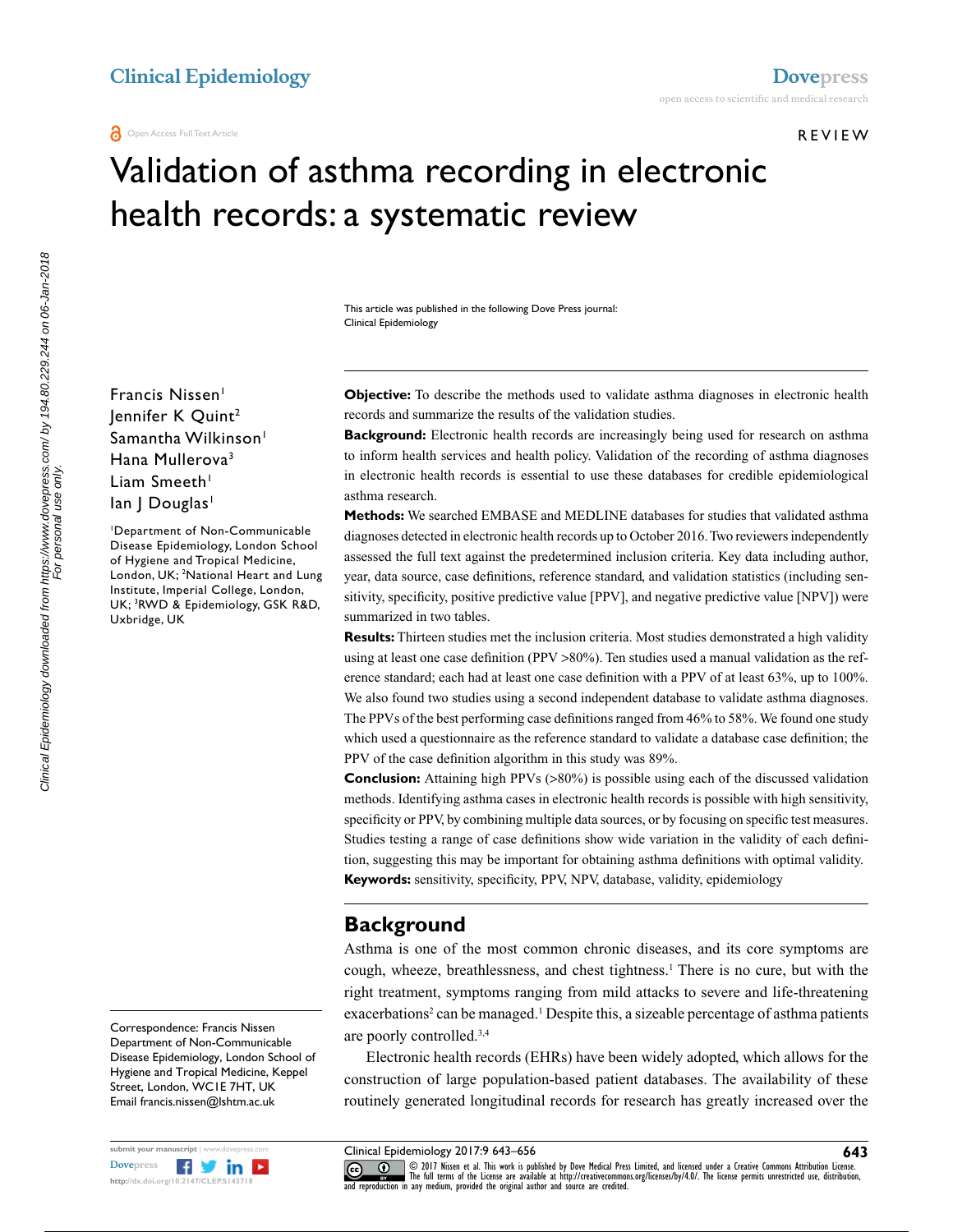last decades.<sup>5</sup> However, the accuracy of diagnoses recorded in these large databases may be low, which would introduce bias into studies using the data. Unless the data are validated for research, the quality of studies generated from EHRs may be debatable. $6-9$  Furthermore, the validity of different disease definitions is not always the same in a given dataset. Some diseases (such as asthma) might be coded using less specific symptoms, whereas the validity of diagnoses with very specific symptoms (such as tension pneumothorax) is likely to be better.

EHRs predominantly store information about diagnoses as clinical codes. A single code, or a case definition consisting of multiple codes (with or without additional information such as tests or prescribing) can be used to retrieve records from EHRs, and additional restrictions can be applied such as age or exclusion of other diseases.<sup>9,10</sup> Validity of coding is generally assessed by comparing a code (or algorithm) to 1) the diagnosis as verified by the treating physician either by manual review of the chart notes or in clinic, 2) a reference standard such as another linked dataset, or 3) a patient questionnaire.10 A previous systematic review by Sharifi et al reviewed validation methods to capture acute bronchospasm in administrative or claims data;<sup>11</sup> this review identified two validation studies of bronchospasm codes.<sup>12,13</sup> However, the study was limited to administrative and claims databases, from the United States and Canada. Al Sallakh et al explored approaches to defining asthma or assessing asthma outcomes using EHR-derived data in the recent literature (calendar years 2014 and 2015) and examined the clarity of reporting.14 This systematic review focuses on how asthma was defined and does not include an overview of test measures or validation statistics.

There is currently no consensus on approaches to defining asthma or assessing asthma outcomes using EHR-derived data. We explored these approaches in the recent literature and examined the clarity of reporting.

#### **Research objective**

The primary objectives of this systematic review are to provide an overview of the methods used in the literature for validating asthma diagnosis in EHRs, and the corresponding estimates of the validation test measures.

#### **Methods**

The methods are described in detail in the study protocol.<sup>15</sup> We searched MEDLINE and EMBASE up to October 2016 for relevant articles. Our search strategy was composed of the following sets of terms: 1) electronic health records or

databases AND 2) validity or validation or case definition or algorithm or sensitivity or specificity or positive predictive value or negative predictive value AND 3) the medical subject heading terms for asthma. Reference lists of articles of interest were reviewed to add potential additional studies in which a validation of asthma diagnosis was done. The PRISMA flow diagram can be found in Figure 1 and the search strategy can be found in the supplementary material. We considered any type of observational study design that used EHR to validate the recording of a diagnosis of asthma. In addition, we required a clear case definition to define asthma from EHR, including a description of the validation of said case definition through at least one test measure (sensitivity, specificity, positive predictive value [PPV] or negative predictive value [NPV]). Two investigators (FN and SW) separately assessed the abstracts and full text of each potential study against our inclusion criteria; disagreements were resolved through a third investigator or by discussion to reach consensus. The first author extracted all relevant data regarding methodologic elements of included studies; author, year of publication, country, time period, date, data source, population, case characteristics, clinical events, algorithms, reference standard, and validation statistics. Bias was assessed using QUADAS-2 tailored to this specific review.16

The questions of interest for this systematic review are: 1) which EHR databases were used to obtain information on the diagnosis of asthma? 2) Which case definitions, algorithms or codes were used to define an asthma diagnosis? 3) How were the diagnostic criteria applied to the data sources and which other approaches have been used to validate a case definition algorithm? and 4) What are the estimates for the PPV, NPV, specificity, and sensitivity for a diagnosis of asthma in an EHR?

#### Inclusion criteria

Any type of observational study design which validated the recording of an asthma diagnosis in EHR was considered. Articles were only considered if published in English and published before October 2016 without any specific start date. Within the databases, we considered asthma diagnoses based on both structured data (such as laboratory results and prescriptions) and unstructured data (such as spirometry results). We required the validation case definitions to be compared to an external reference standard, such as a manual review, questionnaires (completed by the patient or their physician) or an independent second database. We included case definitions formed of single codes, those requiring multiple case characteristics, and case definitions generated by natural language processing (NLP) and/or machine-learning.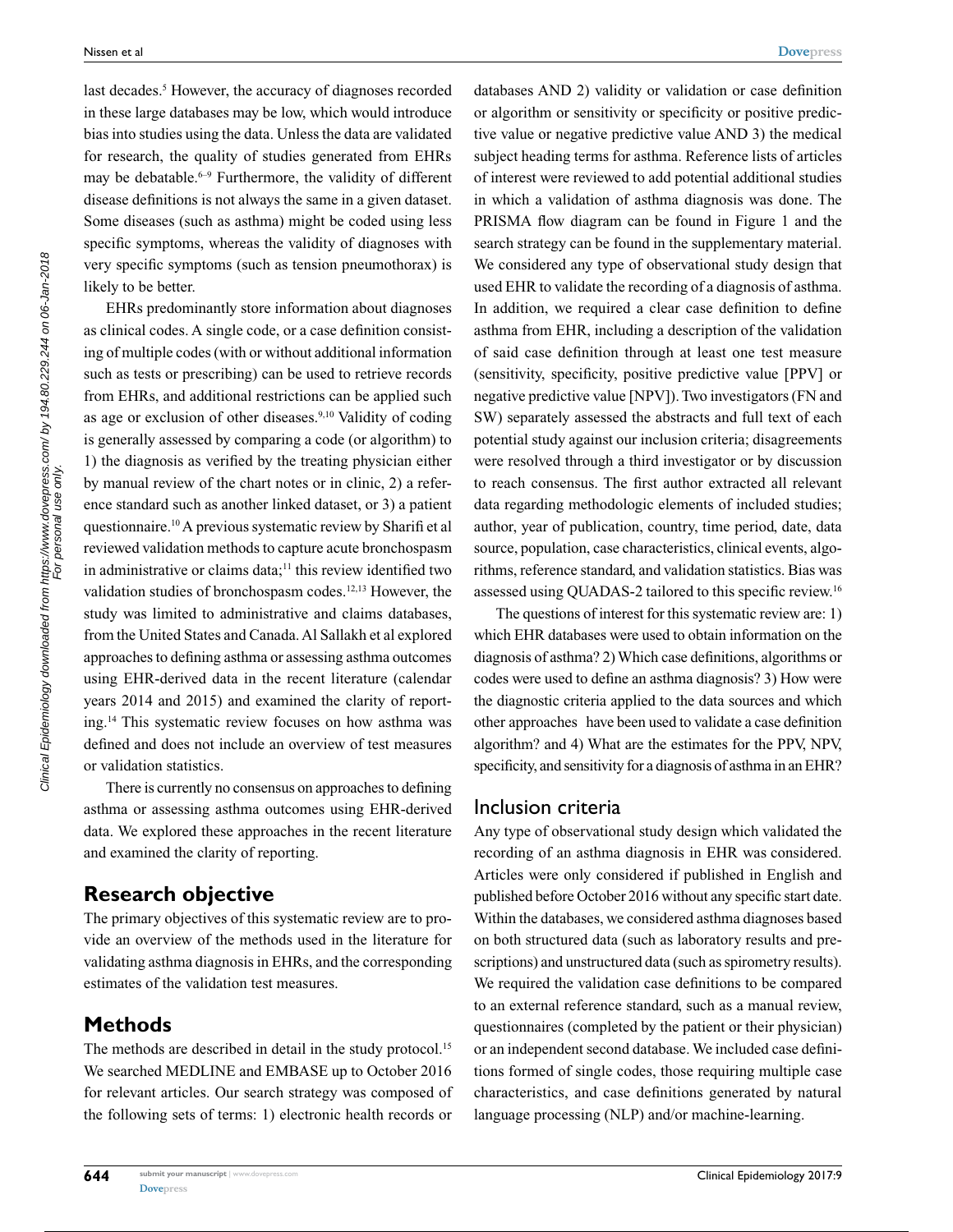

**Figure 1** Study screening process: PRISMA flow diagram.

**Note:** Reproduced from Moher D, Liberati A, Tetzlaff J, Altman DG, PRISMA Group. Preferred reporting items for systematic Reviews and meta-analyses: the PRISMA statement. *BMJ*. 2009;339:b2535.37

**Abbreviation:** EHR, electronic health record.

#### Exclusion criteria

EHRs are a digital reflection of the key facts a health care provider needs to record in order to facilitate ongoing and potentially complex clinical care. By contrast, the main purpose of administrative claims data is administration of reimbursements to health care providers for their services. This systematic review included only studies from EHRs, as the quality measures between the two types of data can be markedly different; studies using administrative claims data were excluded. Studies involving pharmacovigilance databases (signal detection or spontaneous reporting), studies without validation of asthma recording, and conference abstracts were excluded.17,18

#### Data synthesis

Studies and study data were managed using EndNote and Microsoft Excel, respectively.

The methods for validation of asthma recording in the included studies were outlined in a narrative synthesis. In addition, Table 1 summarizes the methods and Table 2 describes the results, consisting of the recorded PPV, NPV, sensitivity, and specificity of the included studies.

#### Dissemination and ethics

This study is a synthesis of previously published studies, so no ethical approval is required. The protocol was registered in the PROSPERO database with registration number CRD42016041798, and the protocol has been published.15 Results from this systematic review can be used to study outcome research on asthma and can be used to identify case definitions for asthma.

#### **Results**

In total, 1,346 titles were found in the EMBASE and MED-LINE databases, of which 946 were non-duplicates. Of those, 54 articles were reviewed in full text and we found 13 articles that contained a validation process of asthma diagnosis that met all eligibility criteria. Characteristics of the 13 included studies ordered by year of publication are summarized in Table 1, and the study results are displayed in Table 2. The asthma prevalence necessary for the interpretation of PPVs and NPVs is presented in Table 1, where available.

The reference standard used to validate the asthma diagnosis in the EHRs differed between the studies: ten studies used manual validation by a clinician, two studies compared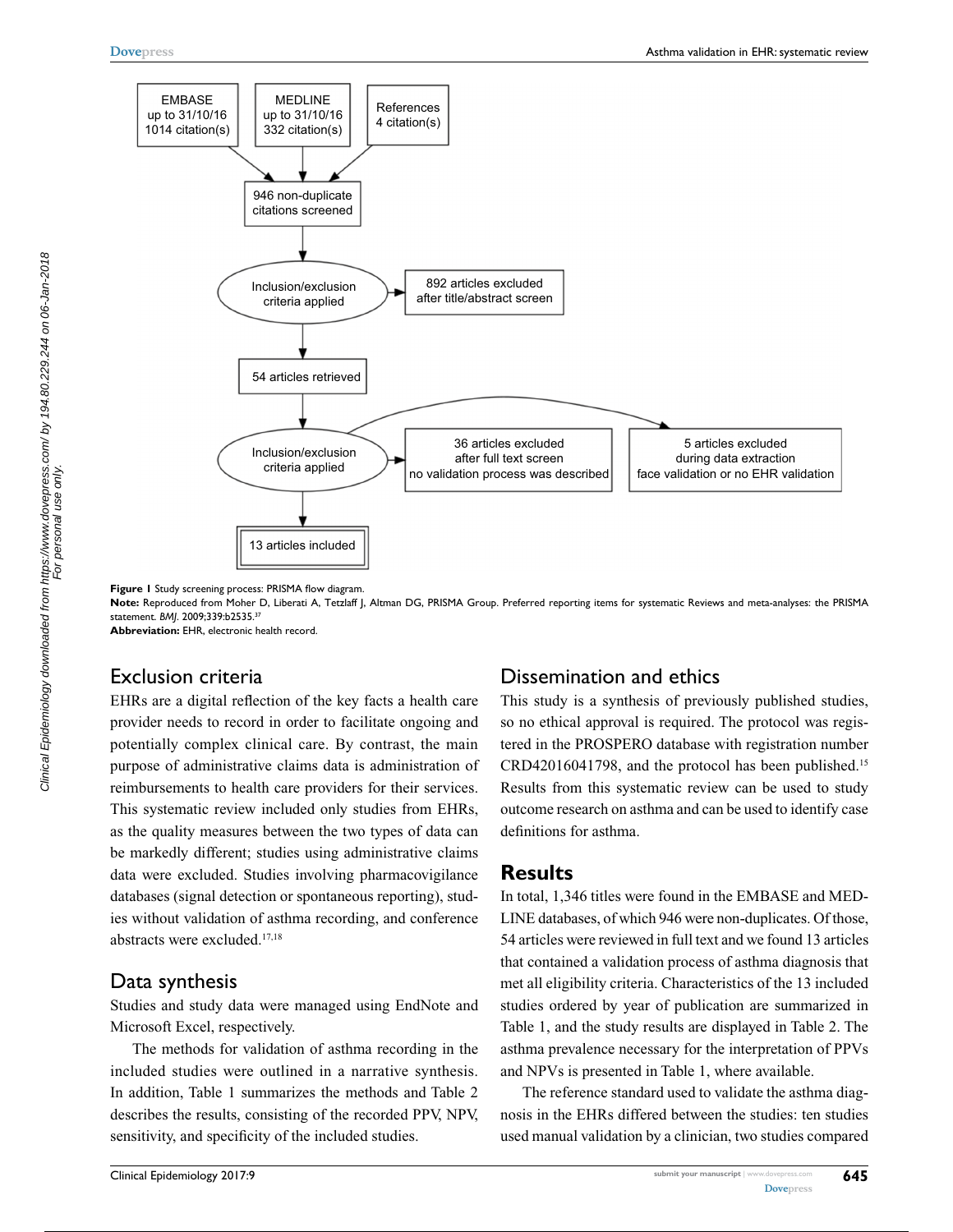| country, (period)<br>Author, year,                                                | Data source, population                                                                                                                                                    | characteristics<br><b>Sample/case</b>                                                                            | Clinical event                                                                          | Algorithm                                                                                                                                                                                                                                                                                                                                                                                                                                                                            | Validation                                                                             |
|-----------------------------------------------------------------------------------|----------------------------------------------------------------------------------------------------------------------------------------------------------------------------|------------------------------------------------------------------------------------------------------------------|-----------------------------------------------------------------------------------------|--------------------------------------------------------------------------------------------------------------------------------------------------------------------------------------------------------------------------------------------------------------------------------------------------------------------------------------------------------------------------------------------------------------------------------------------------------------------------------------|----------------------------------------------------------------------------------------|
| Manual validation                                                                 |                                                                                                                                                                            |                                                                                                                  |                                                                                         |                                                                                                                                                                                                                                                                                                                                                                                                                                                                                      |                                                                                        |
| Xi et al, <sup>19</sup> 2015<br>Canada                                            | 2 large academic primary care<br>Primary care<br>clinics                                                                                                                   | 398 randomly selected<br>16 years and older<br>patients                                                          | Other condition code<br>Other respiratory<br>condition code<br>Asthma code<br>COPD code | 10. Billing diagnostic code 493 AND asthma in chart notes<br>7. Asthma in CPP OR billing code 493 (exclusion codes<br>9. (Billing code 493 OR medications) AND asthma in<br>8. (Asthma in chart notes OR asthma medications)<br>6. Asthma in CPP OR billing code 493<br>I. Asthma in disease registry<br>5. Asthma in chart notes<br>4. Asthma medications<br>AND billing code 493<br>491, 492, and 496)<br>Search algorithms:<br>3. Asthma in CPP<br>2. Billing code<br>chart notes | Manual review                                                                          |
| Engelkes et al, <sup>20</sup> 2014<br>the Netherlands                             | ICPI: Dutch GP EHR<br>Primary care                                                                                                                                         | automated text validation<br>potential cases<br>Children aged 5-18<br>22,699 cases after<br>identified<br>63,518 | and doubtful cases of<br>Definite, probable,<br>asthma                                  | Combination of ICPI communication codes, clinician<br>codes, drug names and free text generated by a<br>machine-learning algorithm (RIPPER)                                                                                                                                                                                                                                                                                                                                          | validated, 14,303 asthma<br>22,699 cases manually<br>cases found                       |
| anuary 2000-January<br>Afzal et al, <sup>21</sup> 2013<br>the Netherlands<br>2012 | ICPI: Dutch GP EHR<br>Primary care                                                                                                                                         | cases identified, children<br>potential asthma<br>aged 5-18<br>63,618                                            | and doubtful cases of<br>Definite, probable,<br>asthma                                  | Combination of ICPI communication codes, clinician<br>codes, drug names and free text generated by a<br>machine-learning algorithm (RIPPER)                                                                                                                                                                                                                                                                                                                                          | 5,032 patients manually<br>validated by clinician                                      |
| Dexheimer et al, <sup>22</sup><br><b>United States</b><br>2013                    | I pediatric ED                                                                                                                                                             | all asthma patients (2-18<br>years) in a 3 month time<br>assessed, 1,100<br>asthma patients<br>window<br>15,163  | Asthma code                                                                             | Bayesian network system, previously used on claims<br>data (Sanders)                                                                                                                                                                                                                                                                                                                                                                                                                 | distress protocol filled in for<br>Pediatric asthma/respiratory<br>identified patients |
| Wu et al, <sup>23</sup> 2013,<br><b>United States</b><br>2014                     | Mayo Clinic sick-child daycare<br>program, Secondary care<br>Children enrolled in the                                                                                      | 112 children younger<br>than $4$                                                                                 | Natural language<br>ICD-9 codes                                                         | Natural language processing (machine learning)<br>Natural language processing (logic)                                                                                                                                                                                                                                                                                                                                                                                                | Manual review by a clinician                                                           |
| Kozyrskyj et al, <sup>24</sup><br>Canada<br>2009                                  | Manitoba's health care registry<br>SAGE: birth cohort of 16,320<br>Questionnaire in 2002 had<br>children born in 1995 in<br>Manitoba, Canada<br>3,598 responses<br>records | 246 cases, 477 controls<br>group with completed<br>723 children from the<br>questionnaires                       | Asthma                                                                                  | Database definitions in health care records                                                                                                                                                                                                                                                                                                                                                                                                                                          | Pediatric allergist diagnosis<br>of asthma                                             |

**[Dovepress](www.dovepress.com)**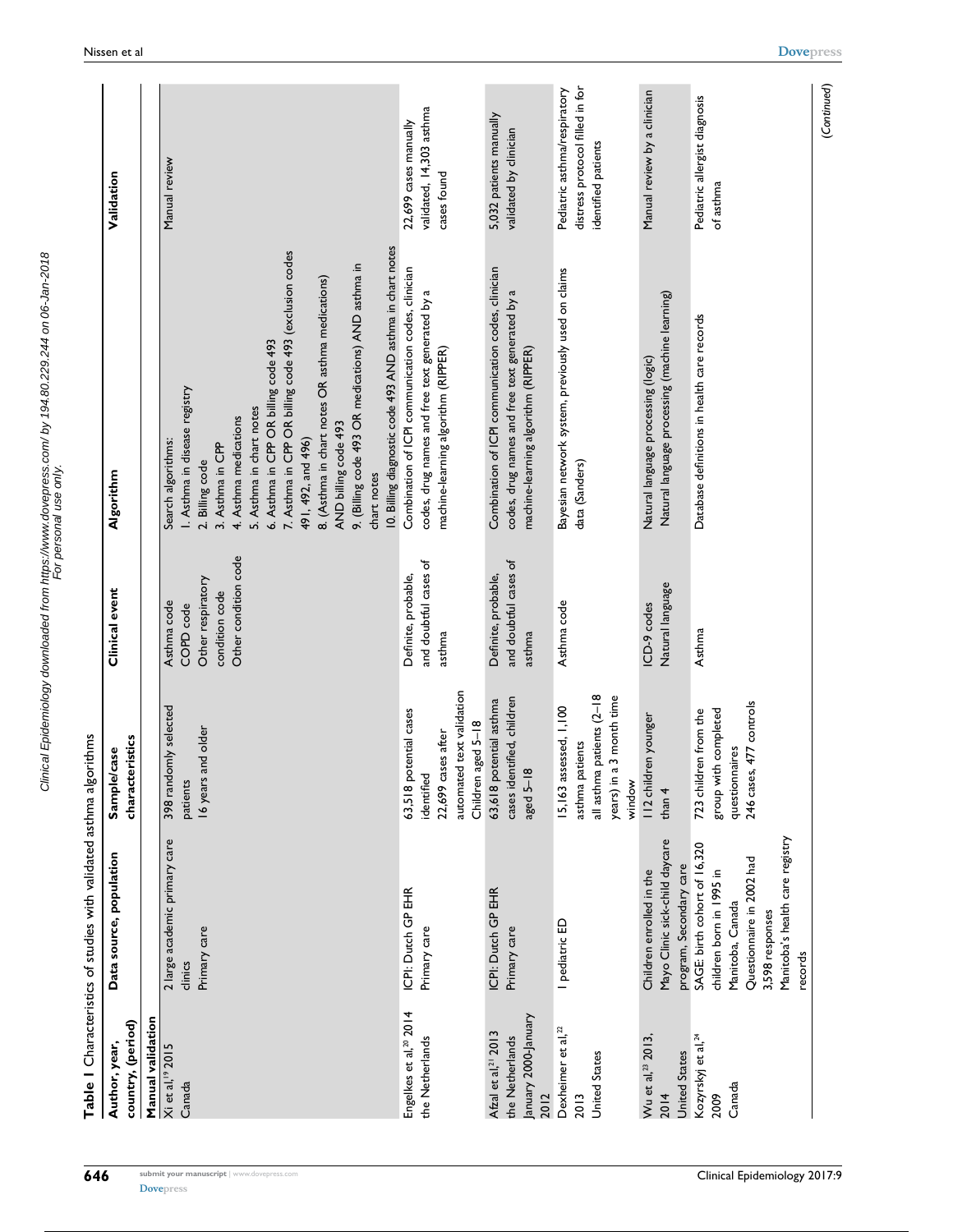Table I (Continued) **Table 1** (*Continued*)

| Author, year,                                                                                  | Data source, population                                                       | Sample/case                                                                                                 | Clinical event                  | Algorithm                                                                                                                                                                                                                                                                                                                                                                                                                                                                                                                                                                                                                                                                                                                                                                                                                                                                                                                                                                                                      | Validation                                                                                                                                                                                                                                                                                                                                                                                                                                                                                                                                          |
|------------------------------------------------------------------------------------------------|-------------------------------------------------------------------------------|-------------------------------------------------------------------------------------------------------------|---------------------------------|----------------------------------------------------------------------------------------------------------------------------------------------------------------------------------------------------------------------------------------------------------------------------------------------------------------------------------------------------------------------------------------------------------------------------------------------------------------------------------------------------------------------------------------------------------------------------------------------------------------------------------------------------------------------------------------------------------------------------------------------------------------------------------------------------------------------------------------------------------------------------------------------------------------------------------------------------------------------------------------------------------------|-----------------------------------------------------------------------------------------------------------------------------------------------------------------------------------------------------------------------------------------------------------------------------------------------------------------------------------------------------------------------------------------------------------------------------------------------------------------------------------------------------------------------------------------------------|
| country, (period)                                                                              |                                                                               | characteristics                                                                                             |                                 |                                                                                                                                                                                                                                                                                                                                                                                                                                                                                                                                                                                                                                                                                                                                                                                                                                                                                                                                                                                                                |                                                                                                                                                                                                                                                                                                                                                                                                                                                                                                                                                     |
| Pacheco et al, <sup>25</sup> 2009<br>Vollmer et al, <sup>26</sup> 2004<br><b>United States</b> | KPNW, Epic, OSCAR, TOPS<br>Genome-wide association<br>NUgene Project<br>study | f which 521 had<br>7,970 people with DNA<br>235,000 patients with<br>an asthma diagnosis<br>samples, of     | Asthma diagnosis<br>ICD-9 codes | medication AND no reported smoking history 210 years<br>Asthma diagnosis and asthma medication prescription on<br>≥I visit AND no other chronic lung disease diagnosis on<br>No diagnosis for any respiratory disease or cancer AND<br>medication presciption on 21 other visit AND no other<br>no prescription of any astha/COPD/immunodepressant<br>AND no diagnosis for any respiratory disease or listed<br>Asthma diagnosis on ≥l visit AND asthma diagnosis or<br>≥2 visits AND no reported smoking history ≥10 years<br>22 visits with any asthma diagnosis or prescriptions<br>chronic lung disease diagnosis on 22 visits AND no<br>cancer AND no prescription of any asthma/COPD/<br>immunodepressant medication AND no reported<br>Health care utilization profiles used for<br>Initial asthma controls algorithm:<br>Final asthma controls algorithm:<br>reported smoking history 210 years<br>Initial asthma cases algorithm:<br>Final asthma cases algorithm:<br>smoking history $\geq$ 10 years | Criteria used in medical<br>Manual review of 100 cases<br>for both algorithms                                                                                                                                                                                                                                                                                                                                                                                                                                                                       |
| ynulary 1998 to January<br><b>United States</b><br>1999                                        | ED, secondary care                                                            | eligibility aged 15-55 in<br>continuous health plan<br>9,723 asthma patients<br>1999   Papara<br>identified |                                 | medication criterion met and no outpatient asthma visits<br>3. Four or more $\beta$ -agonists, with or without a nebulizer<br>$\rightarrow$ A single non-urgent contact and one or more ED or<br>treatment order, but no other medication criteria met<br>$\rightarrow$ Two or more non-urgent care outpatient contacts<br>treatment order, but no asthma visits of any kind and<br>$\rightarrow$ Any asthma visit and either of the two medication<br>4. ED or urgent care visit for asthma and nebulizer<br>5. Hospitalization for asthma, but neither asthma<br>$\rightarrow$ Any Industrial Medicine visit for asthma<br>2. Single non-urgent outpatient visit only<br>I. Four "high-probable" categories:<br>and no other types of asthma visits<br>inpatient contact for asthma<br>no ICS dispensings<br>validation study<br>dispensing criteria<br>for asthma<br>of any kind                                                                                                                            | • A single visit for asthma with<br>no evidence of active asthma<br>· Patient-reported history of<br>• A single visit for an asthma<br>exacerbation that responds<br>to therapy, even if no prior<br>asthma noted in chart, but<br>a chart notation indicating a<br>. A single health care visit<br>or treatment for asthma<br>asthma (wheeze, cough,<br>for active symptoms of<br>• Two or more asthma<br>prior history of asthma<br>shortness of breath)<br>Probable asthma<br>Possible asthma<br>records review<br>health care visits<br>history |

(*Continued*)

**647**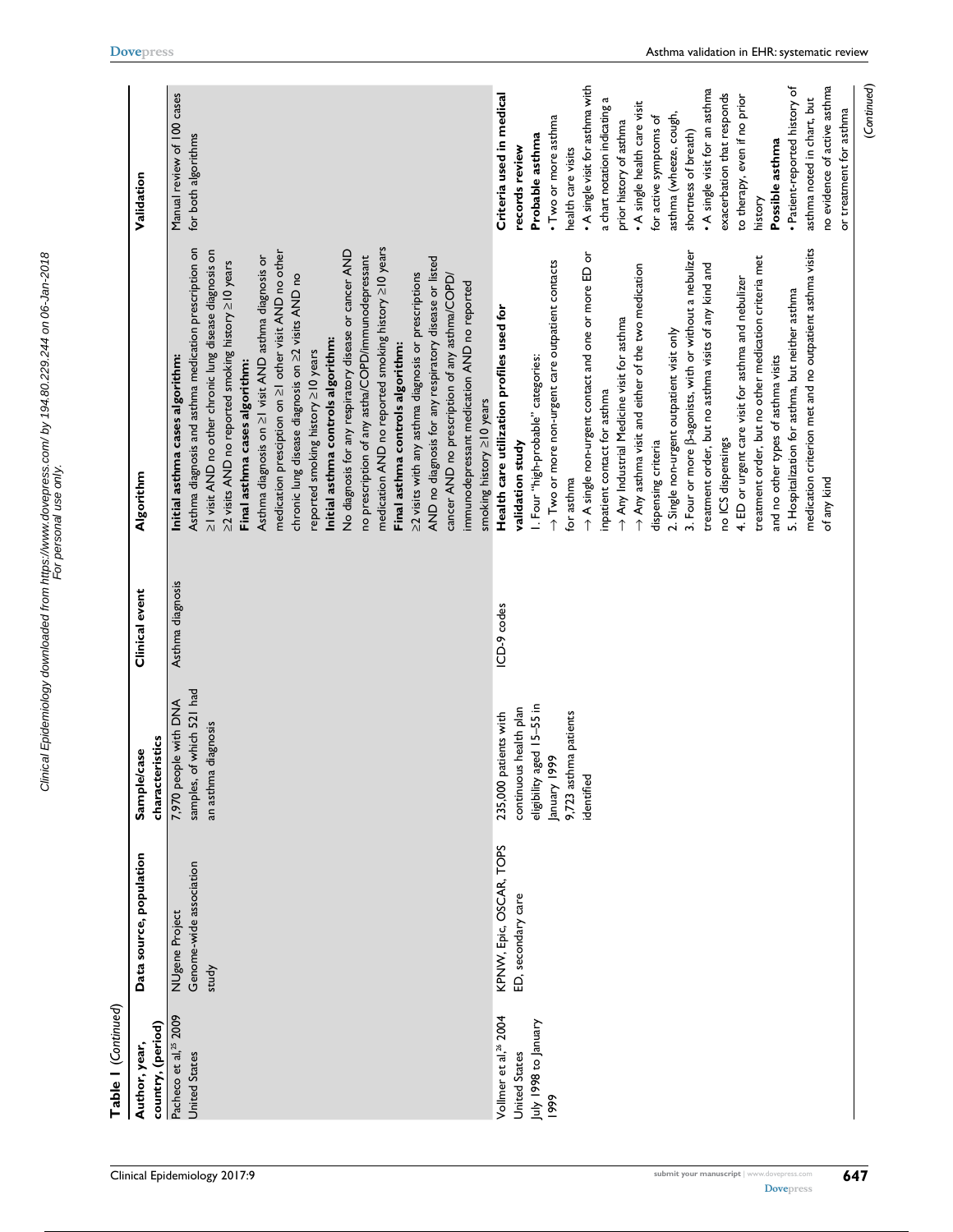| ֚֕֡֡ |  |  |  |
|------|--|--|--|
|      |  |  |  |
|      |  |  |  |
|      |  |  |  |
|      |  |  |  |
|      |  |  |  |
|      |  |  |  |
|      |  |  |  |
|      |  |  |  |
|      |  |  |  |
|      |  |  |  |
|      |  |  |  |
|      |  |  |  |
|      |  |  |  |
|      |  |  |  |
|      |  |  |  |
|      |  |  |  |
|      |  |  |  |
|      |  |  |  |
|      |  |  |  |
|      |  |  |  |
|      |  |  |  |
|      |  |  |  |
|      |  |  |  |
|      |  |  |  |
|      |  |  |  |
|      |  |  |  |
|      |  |  |  |
|      |  |  |  |
|      |  |  |  |
|      |  |  |  |
|      |  |  |  |
|      |  |  |  |
|      |  |  |  |
|      |  |  |  |
|      |  |  |  |
|      |  |  |  |
|      |  |  |  |
|      |  |  |  |
|      |  |  |  |
|      |  |  |  |
|      |  |  |  |
|      |  |  |  |
|      |  |  |  |
|      |  |  |  |
|      |  |  |  |
|      |  |  |  |
|      |  |  |  |
|      |  |  |  |
|      |  |  |  |
|      |  |  |  |

| submit your manuscript   www.dovepress.com |  |
|--------------------------------------------|--|
|--------------------------------------------|--|

| Table I (Continued)                                               |                                                                                                                                                                                                                          |                                                                                                          |                              |                                                                                                                                                                                                                                                 |                                                                                                                                                                                                                                                                                                                                                                                                   |
|-------------------------------------------------------------------|--------------------------------------------------------------------------------------------------------------------------------------------------------------------------------------------------------------------------|----------------------------------------------------------------------------------------------------------|------------------------------|-------------------------------------------------------------------------------------------------------------------------------------------------------------------------------------------------------------------------------------------------|---------------------------------------------------------------------------------------------------------------------------------------------------------------------------------------------------------------------------------------------------------------------------------------------------------------------------------------------------------------------------------------------------|
| country, (period)<br>Author, year                                 | Data source, population                                                                                                                                                                                                  | characteristics<br>Sample/case                                                                           | Clinical event               | Algorithm                                                                                                                                                                                                                                       | Validation                                                                                                                                                                                                                                                                                                                                                                                        |
|                                                                   |                                                                                                                                                                                                                          |                                                                                                          |                              | types of asthma visits and no asthma medication criteria<br>7. Nebulizer treatment but no asthma visits of any kind<br>6. ED or urgent care visit for asthma, but no other<br>and no other medication criteria met<br>8. All other cases<br>met | . An uncorroborated ED<br>. Diagnosis of "rule out<br>asthma" with no clear<br>diagnosis of asthma<br>resolution                                                                                                                                                                                                                                                                                  |
| Donahue et al, <sup>27</sup> 1997<br><b>United States</b>         | Harvard Pilgrim Health Care<br>(HPHC); Primary, secondary<br>and emergency care                                                                                                                                          | Random sample of 100<br>patients                                                                         | Asthma code                  | Asthma diagnosis and asthma drug dispensing                                                                                                                                                                                                     | Manual review by clinicians                                                                                                                                                                                                                                                                                                                                                                       |
| Premaratne et al, <sup>28</sup><br>United Kingdom<br>1997<br>1994 | Accident and EDs of two<br>hospitals                                                                                                                                                                                     | 209 did not have enough<br>I, 185 records, of which<br>January-March 1994<br>All asthma patients<br>data | String containing<br>"asth*" | String containing "asth*" in the free text records                                                                                                                                                                                              | clinical officer OR symptoms<br>presented with symptoms or<br>Sufficient other information<br>Final diagnosis of asthma by<br>asthma or bronchodilators<br>Clear alternative diagnosis<br>to reject asthma diagnosis<br>Affirmation of asthma<br>given, with improvement)<br>of asthma and (history of<br>Rejection of asthma<br>OR known asthmatic<br>for medication<br>diagnosis:<br>diagnosis: |
| Engeland et al, <sup>29</sup> 2009<br>Norway                      | MBRN: population-based birth<br>registry, all births in Norway<br>prescriptions from January<br>since 1967 (more than 2.3<br>Comparison to an independent database<br>NorPD: all dispensed<br>2004 in Norway<br>million) | which 4,549 mothers were<br>recorded as having asthma<br>108,489 pregnancies, of<br>in MBRN              | Asthma                       | Asthma diagnosis in MBRN                                                                                                                                                                                                                        | NorPD: asthma medication                                                                                                                                                                                                                                                                                                                                                                          |
| Coulter et al, <sup>30</sup> 1989<br>United Kingdom               | 2,199 patients on medication<br>Oxford community health<br>7 general practices in the<br>Primary care<br>project                                                                                                         | lilators, inhaled<br>digital register<br>CS, prophylactic drugs<br>Bronchod<br>2,443 on                  | Asthma diagnosis             | Asthma diagnosis on register                                                                                                                                                                                                                    | list of patients on long-term<br>Manual review against the<br>medication                                                                                                                                                                                                                                                                                                                          |

Clinical Epidemiology 2017:9

(*Continued*)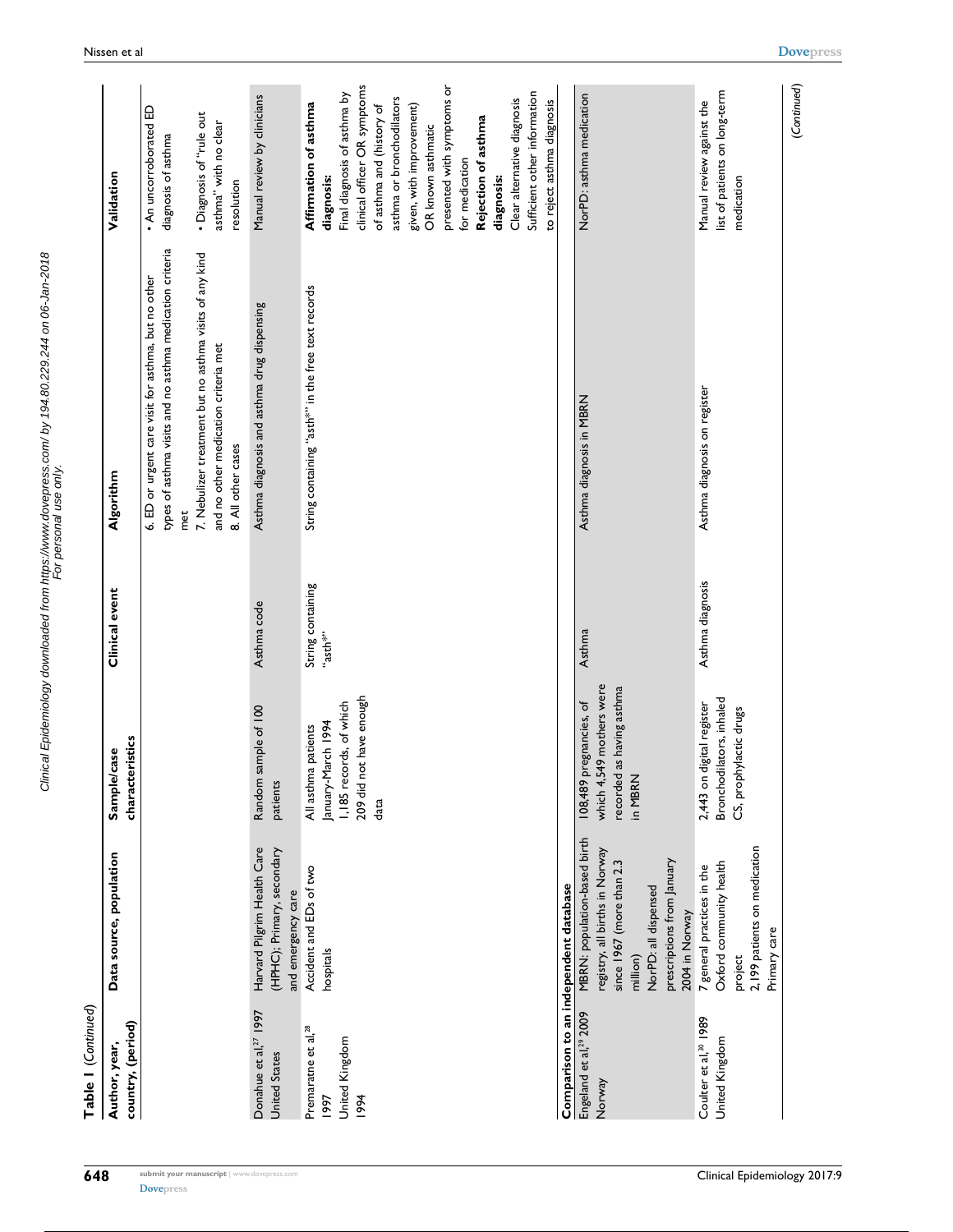| Table I (Continued)            |                             |                                 |                       |                                                                                                                                                                                                      |                            |
|--------------------------------|-----------------------------|---------------------------------|-----------------------|------------------------------------------------------------------------------------------------------------------------------------------------------------------------------------------------------|----------------------------|
| Author, year,                  | Data source, population     | Sample/case                     | Clinical event        | Algorithm                                                                                                                                                                                            | Validation                 |
| country, (period)              |                             | characteristics                 |                       |                                                                                                                                                                                                      |                            |
| Comparison to a questionnaire  |                             |                                 |                       |                                                                                                                                                                                                      |                            |
| Ward et al, <sup>31</sup> 2004 | GP Practice with 14,830     | 833 asthma patients, 659        | Asthma in GP database | One of the following criteria:                                                                                                                                                                       | Questionnaire to determine |
| <b>United Kingdom</b>          | patients                    | responses                       |                       | . Read coded "asthma" diagnosis, H33                                                                                                                                                                 | bronchial hyperreactivity  |
| 1995-2004                      | 831 controls, 587 responses | years on   October<br>$16 - 55$ |                       | 2. Attendances recorded on the asthma care screen                                                                                                                                                    | Cases: asthma in database  |
|                                | Primary care                | 997                             |                       | 3. An intervention for asthma recorded                                                                                                                                                               | Asthma diagnosis and       |
|                                |                             |                                 |                       | 4. A textual entry "asthma" or "wheez" in the medical                                                                                                                                                | bronchial hyperreactivity: |
|                                |                             |                                 |                       | history                                                                                                                                                                                              | considered positive        |
|                                |                             |                                 |                       | 5. Inhaled steroids in the repeat prescriptions                                                                                                                                                      | Asthma diagnosis without   |
|                                |                             |                                 |                       | 6. Inhaled bronchodilators in the repeat prescriptions                                                                                                                                               | bronchial hyperreactivity: |
|                                |                             |                                 |                       | 7. Cromolyns in the repeat prescriptions                                                                                                                                                             | further investigated in GP |
|                                |                             |                                 |                       |                                                                                                                                                                                                      | record                     |
|                                |                             |                                 |                       |                                                                                                                                                                                                      | Controls: bronchial        |
|                                |                             |                                 |                       |                                                                                                                                                                                                      | hyperreactivity but no     |
|                                |                             |                                 |                       |                                                                                                                                                                                                      | asthma diagnosis           |
|                                |                             |                                 |                       | Abbreviations: CPP, cumulative patient profile: ICPI, integrated primary care information details accepted the profile integration in the condity of Asthma, Genes and the Environment: KPNW. Kaiser |                            |

Abbreviations: CPP, cumulative patient profile; ICPI, integrated primary care information database; GP, general practitioner; EHR, electronic health record; SAGE, Sudy of Asthma, Genes and the Environment; KPNW, Kaiser<br>Per Abbreviations: CPP, cumulative patient profile; ICPI, integrated primary care information database; GP, general practitioner; EHR, electronic health record; SAGE, Study of Asthma, Genes and the Environment; KPNW, Kaiser Permanente Northwest Division; OSCAR, outside claims database; TOPS, The outpatient pharmacy system; ED, emergency department; ICS, inhaled corticosteroids; MBRN, Medical Birth Registry of Norway; CS, corticosteroids; NorPD, Norwegian Prescription Database.

# Manual validation

We found ten studies that used a manual validation as the reference standard. All studies had at least one case definition algorithm with a PPV of at least 63%. Where other measurements could be calculated, the studies had at least one case definition with a sensitivity of at least 85%, specificity of at least 92%, and NPV of at least 94%. Within this group, four studies used case definition algorithms generated by machine learning. Five studies included only children, while two studies included only persons older than 16 years.

Xi et al tested a variety of EHR search algorithms based on two large academic primary care clinics in Hamilton, Canada.19 The reference standard consisted of a physician chart review-based diagnosis. The eight case definitions are presented in Table 1, and their PPVs in Table 2. The algorithm searching for patients who had asthma in their patient profile or had an asthma billing code was the most accurate with a sensitivity of 90% (95% CI [87% to 93%]) and a specificity of 84% (95% CI [80% to 88%]).

Engelkes et al undertook a study to determine the validity of case definitions generated by machine learning to define asthma cases, based on a previous study be Afzal et al.<sup>20,21</sup> Originating from a large Dutch general practitioner (GP) database, the authors manually reviewed 22,699 potential asthma cases**.** Among those, 14,303 asthma cases were found, which resulted in a PPV of 63%.

The study by Afzal et al uses the same dataset and machine-learning algorithm for definite and potential asthma cases as the study by Engelkes et al.<sup>20,21</sup> Clinicians manually validated 5,032 potential asthma cases identified by a broad search algorithm out of 63,618 patients. This training set was used for the machine-learning algorithm. The test measures are measuring the validity of the machine-learning algorithm within the smaller population, not of the broad search algorithm. The PPV, sensitivity, and specificity for three case definition algorithms (definite cases; definite and probable cases; definite, probable, and doubtful cases) were calculated. The PPVs range from 57% for all definite, probable, and doubtful asthma cases to 82% for only the definite asthma cases.

Clinical Epidemiology downloaded from https://www.dovepress.com/ by 194.80.229.244 on 06-Jan-2018 For personal use only.

Clinical Epidemiology downloaded from https://www.dovepress.com/ by 194.80.229.244 on 06-Jan-2018 For personal use only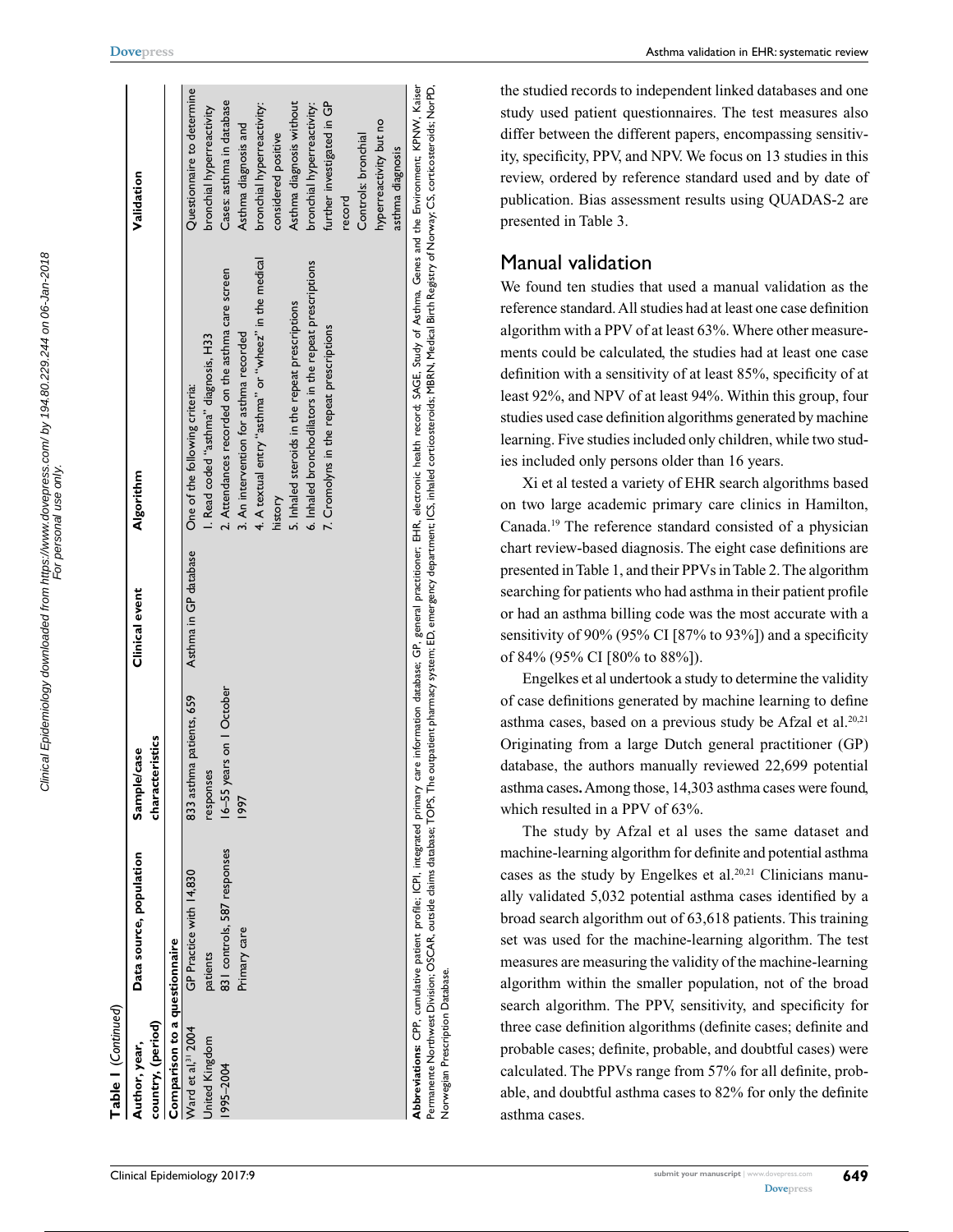#### **Table 2** Characteristics of studies with validated asthma algorithms

| Author, year,<br>country, prevalence                           | Algorithm                                                                                                                                                                             | Sensitivity,<br>95% CI | Specificity,<br>95% CI | PPV,<br>95% CI   | NPV,<br>95% CI   | <b>Prevalence</b> |
|----------------------------------------------------------------|---------------------------------------------------------------------------------------------------------------------------------------------------------------------------------------|------------------------|------------------------|------------------|------------------|-------------------|
| Manual validation                                              |                                                                                                                                                                                       |                        |                        |                  |                  |                   |
| Xi et al, <sup>19</sup> 2015                                   | I. Asthma in disease registry                                                                                                                                                         | $7\%$ (5-10)           | 99% (97-100)           | 67% (38-87)      | 73% (72-74)      | 8.1%              |
| Canada                                                         | 2. Billing code                                                                                                                                                                       | 77% (75-83)            | 89.2% (86-92)          | 74% (67-80)      | 91% (88-94)      |                   |
|                                                                | 3. Asthma in CPP                                                                                                                                                                      | 63% (59-68)            | 92% (90-95)            | 76% (68-83)      | 87% (83-89)      |                   |
|                                                                | 4. Asthma medications                                                                                                                                                                 | 79% (75-83)            | 64% (59-68)            | $46\%$ (41-50)   | 88% (84-92)      |                   |
|                                                                | 5. Asthma in chart notes                                                                                                                                                              | 85% (81-88)            | 76% (72-80)            | 58% (52-63)      | 93% (89-95)      |                   |
|                                                                | 6. Asthma in CPP OR billing code 493                                                                                                                                                  | 90% (87-93)            | 84% (80-88)            | 69% (63-74)      | 96% (93-97)      |                   |
|                                                                | 7. Asthma in CPP OR billing code 493<br>(exclusion codes 491, 492, and 496)                                                                                                           | 87% (83-90)            | 85% (82-89)            | 70% (63-76)      | 94% (91-96)      |                   |
|                                                                | 8. (Asthma in chart notes OR asthma<br>medications) AND billing code 493                                                                                                              | 78% (74–82)            | $92\%$ (89–95)         | 79% (72–85)      | $91\% (88 - 94)$ |                   |
|                                                                | 9. (Billing code 493 OR medications)<br>AND asthma in chart note                                                                                                                      | 84% (80-88)            | 84% (80–88)            | $67\%$ (61–73)   | 93% (90-95)      |                   |
|                                                                | 10. Billing diagnostic code 493 AND<br>asthma in chart notes                                                                                                                          | 74% (70-78)            | $93\%$ (91-96)         | $81\% (73 - 87)$ | 90% (87-93)      |                   |
| Engelkes et al, <sup>20</sup> 2014<br>Netherlands              | Definite, probable and doubtful cases                                                                                                                                                 |                        |                        | 63%              |                  |                   |
| Afzal et al, <sup>21</sup> 2013                                | Definite asthma                                                                                                                                                                       | 98%                    | 95%                    | 66%              |                  | 6%                |
| Netherlands                                                    | Definite + probable                                                                                                                                                                   | 96%                    | 90%                    | 82%              |                  | 29%               |
|                                                                | Definite, probable and doubtful cases                                                                                                                                                 | 95%                    | 67%                    | 57%              |                  | 32%               |
| Dexheimer et al, <sup>22</sup><br>2013<br><b>United States</b> | Algorithm constructed using a Bayesian<br>network system                                                                                                                              |                        |                        | 64%              |                  | $7 - 10%$         |
| Wu et al, <sup>23</sup> 2013, 2014                             | ICD-9 codes                                                                                                                                                                           | 31                     | 93                     | 57               | 82               | $4 - 17%$         |
| <b>United States</b>                                           | Natural language processing: logic                                                                                                                                                    | 81                     | 95                     | 84               | 94               |                   |
|                                                                | Natural language processing: machine<br>learning                                                                                                                                      | 85                     | 97                     | 88               | 95               |                   |
| Kozyrskyj et al, <sup>24</sup> 2009<br>Canada                  | At least one asthma hospitalization, or<br>two physician visits, or four prescription<br>medications                                                                                  | 47% (35-60)            | 92% (78-98)            | 91% (76-98)      |                  | 11%               |
|                                                                | At least one asthma hospitalization, or<br>two physician visits, or two prescription<br>medications                                                                                   | 67% (54-78)            | 92% (78-98)            | 94% (82-99)      |                  |                   |
|                                                                | At least one asthma hospitalization, or<br>one physician visit, or two prescription<br>medications                                                                                    | 77% (65–87)            | 92% (78-98)            | 94% (85-99)      |                  |                   |
|                                                                | At least one asthma hospitalization,<br>or one physician visit, or two<br>bronchodilators, or one controller<br>medication                                                            | 80% (69-89)            | 89% (74-97)            | 93% (83-98)      |                  |                   |
|                                                                | At least one asthma hospitalization,<br>or one physician visit, or two<br>bronchodilators, or one bronchodilator<br>and ketotifen or an oral steroid, or one<br>controller medication | 80% (69-89)            | 89% (74–97)            | 93% (83–98)      |                  |                   |
|                                                                | At least one asthma hospitalization,<br>or one physician visit, or one<br>bronchodilator, or one controller<br>medication                                                             | 82% (70-90)            | 83% (67–94)            | 90% (79–96)      |                  |                   |

(*Continued*)

Clinical Epidemiology downloaded from https://www.dovepress.com/ by 194.80.229.244 on 06-Jan-2018<br>For personal use only. Clinical Epidemiology downloaded from https://www.dovepress.com/ by 194.80.229.244 on 06-Jan-2018 For personal use only.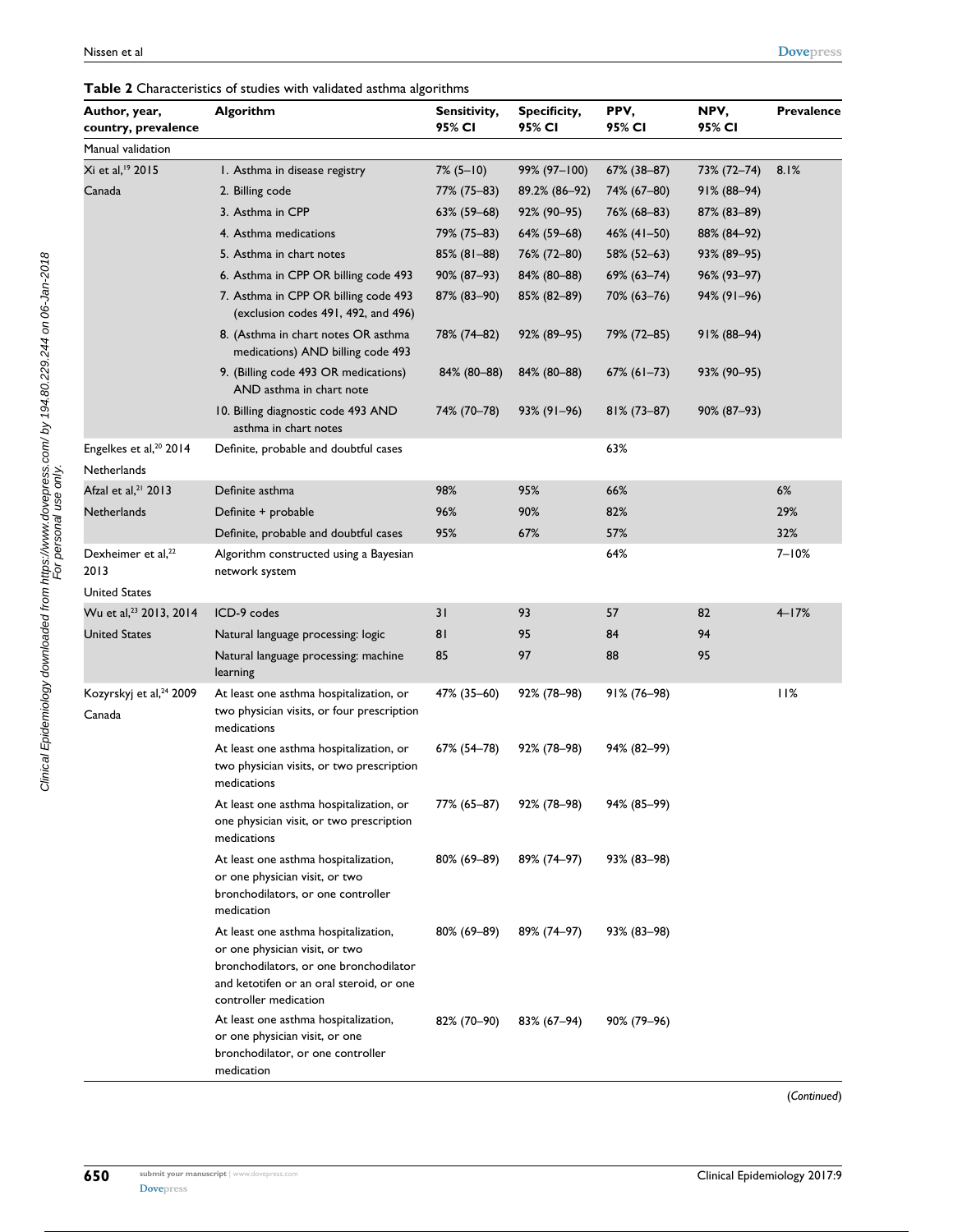**Table 2** (*Continued*)

| Author, year,<br>country, prevalence    | <b>Algorithm</b>                                | Sensitivity,<br>95% CI | Specificity,<br>95% CI | PPV.<br>95% CI   | NPV.<br>95% CI | <b>Prevalence</b> |
|-----------------------------------------|-------------------------------------------------|------------------------|------------------------|------------------|----------------|-------------------|
| Pacheco et al, 2009                     | Initial algorithm                               | 70% (60-78)            | 100%                   | $100\%$ (90-100) | 77% (65-86)    | 7.2%              |
| <b>United States</b>                    | Final algorithm                                 | 95% (84-99)            | 96% (87-99)            | 95% (84-99)      | 96% (87-99)    |                   |
| Vollmer et al, <sup>26</sup> 2004       | Algorithm 1: population of 4460                 |                        |                        | 95%              |                | 4.1%              |
| <b>United States</b>                    | Algorithm 2: population of 2334                 |                        |                        | 90%              |                |                   |
|                                         | Algorithm 3: population of 545                  |                        |                        | 70%              |                |                   |
|                                         | Algorithm 4: population of 25                   |                        |                        | 100%             |                |                   |
|                                         | Algorithm 5: population of 11                   |                        |                        | 50%              |                |                   |
|                                         | Algorithm 6: population of 721                  |                        |                        | 80%              |                |                   |
|                                         | Algorithm 7: population of 99                   |                        |                        | 27%              |                |                   |
|                                         | Algorithm 8: population of 1528                 |                        |                        | 80%              |                |                   |
| Donahue et al, <sup>27</sup> 1997       | Asthma code and drug dispensing                 |                        |                        | 86%              |                | 3%                |
| <b>United States</b>                    |                                                 |                        |                        |                  |                |                   |
| Premaratne et al, <sup>28</sup><br>1997 | String containing asth* in free text<br>records | 80% (75-86)            | 96% (96-99)            | 91% (87-94)      | 94% (93-95)    | 20.6%             |
| United Kingdom                          |                                                 |                        |                        |                  |                |                   |
| Comparison to an independent database   |                                                 |                        |                        |                  |                |                   |
| Engeland et al, <sup>29</sup> 2009      | Asthma in MBRN and NorPD                        | 51% (49-52)            | 98% (98-98)            | 46% (45-48)      |                | 4.20%             |
| Norway                                  |                                                 |                        |                        |                  |                |                   |
| Coulter et al. <sup>30</sup> 1989       | Percentage of people on long term               |                        |                        | 58%              |                |                   |
| United Kingdom                          | medication and recorded on the register         |                        |                        |                  |                |                   |
| Comparison to a questionnaire           |                                                 |                        |                        |                  |                |                   |
| Ward et al, <sup>31</sup> 2004          | Total of all reviewed patients                  |                        |                        | 89%              |                | 5.60%             |
| <b>United Kingdom</b>                   | Cases without bronchial hyperreactivity         |                        |                        | 73%              |                |                   |
|                                         | Controls with bronchial hyperreactivity         |                        |                        | 78%              |                |                   |

**Abbreviations:** PPV, positive predictive value; NPV, negative predictive value; NLP, natural language processing; ML, machine learning; MBRN, Medical Birth Registry of Norway; NorPD, Norwegian Prescription Database.

Dexheimer et al evaluated a computerized asthma detection system in an urban, tertiary care pediatric emergency department in a 3-month prospective, randomized controlled trial in 2009.22 A Bayesian network system screened all emergency department patients for acute asthma. The system identified 1,100 patients with asthma exacerbations, of which 704 were confirmed by a pediatric emergency care physician within 3 days of the visit. The PPV for the Bayesian network system was 65%.

Wu et al evaluated the accuracy of a computational approach to asthma ascertainment. The authors developed an NLP system for extracting predetermined asthma from free text in EHRs.<sup>23</sup> Manual chart review by a clinician was the reference standard. The patient group consisted of 112 children younger than 4 years. The NLP-generated case definition algorithms had a sensitivity of 85%, specificity of 97%, PPV of 88%, and an NPV of 95%. For compari-

son, the test measures of the ICD-9 asthma codes were calculated (sensitivity 31%, specificity 93%, PPV 57%, NPV 82%).

Kozyrskyj et al described the Study of Asthma, Genes and the Environment (SAGE). The study captures the longitudinal health care records of 16,320 children born in 1995 in Manitoba (Canada) and contains detailed information on early-life exposures in relationship to the development of asthma.24 Within the birth cohort, a nested case-control study with 723 children was partly created to confirm asthma status in children and these data were used to validate health care database measures of asthma. These 723 children were chosen by random sampling from the birth cohort; the parents of 288 children with and 435 without a parental report of asthma in the last 12 months agreed to participate. The reference standard for the validation consisted of pediatric allergist-diagnosed asthma, methacholine challenge tests, and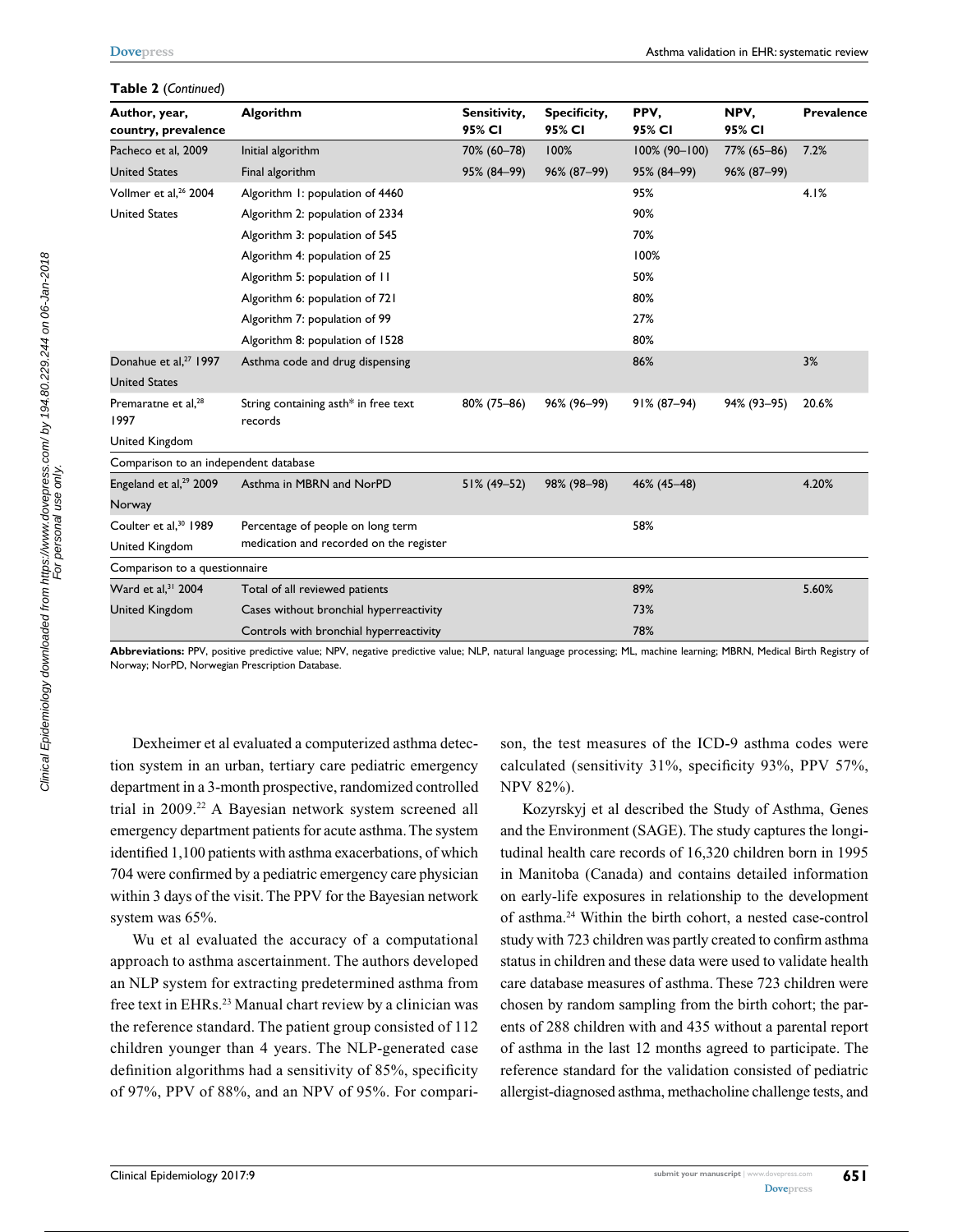|  |  | Table 3 Quality assessment using QUADAS-2 |  |
|--|--|-------------------------------------------|--|
|--|--|-------------------------------------------|--|

| <b>Study</b>                         | <b>Risk of bias</b>         |               |                              |                              |
|--------------------------------------|-----------------------------|---------------|------------------------------|------------------------------|
|                                      | <b>Patient</b><br>selection | Index<br>test | <b>Reference</b><br>standard | <b>Flow</b><br>and<br>timing |
| Xi et al, <sup>19</sup> 2015         | ☺                           | ŗ             | ☺                            | ŗ                            |
| Engelkes et al, <sup>20</sup> 2014   | ☺                           | ☺             | ☺                            | ☺                            |
| Afzal et al. $21$ 2013               | ☺                           | ☺             | ☺                            | ☺                            |
| Dexheimer et al, <sup>22</sup> 2013  | ☺                           | ☺             | ☺                            | ☺                            |
| Wu et al, <sup>23</sup> 2013,2014    | ⊛                           | ☺             | ŗ                            | ☺                            |
| Kozyrskyj et al, <sup>24</sup> 2009  | ⊛                           | ⊛             | ☺                            | ☺                            |
| Pacheco et al. <sup>25</sup> 2009    | ⊛                           | ☺             | ☺                            | ☺                            |
| Vollmer et al, <sup>26</sup> 2004    | ☺                           | ☺             | ☺                            | ☺                            |
| Donahue et al, <sup>27</sup> 1997    | ☺                           | ☺             | ☺                            | ☺                            |
| Premaratne et al, <sup>28</sup> 1997 | ☺                           | ☺             | ☺                            | ☺                            |
| Engeland et al, $^{29}$ 2009         | ⊛                           | ☺             | ☺                            | ☺                            |
| Coulter et al, <sup>30</sup> 1989    | ⊛                           | ⊛             | ☺                            | ŗ                            |
| Ward et al, $31$ 2004                | ☺                           | ⊗             | ☺                            | ☺                            |

**Note:** Happy face: low risk; sad face: high risk; question mark: unclear risk.

skin tests. The PPV of asthma definitions varied from 90% to 94%, the sensitivity from 47% to 82%, and the specificity from 83% to 92%.

Pacheco et al constructed case definitions to identify asthmatic patients as cases, and healthy patients as controls using data from electronic medical records in the United States. This was done to identify asthma patients for future genome-wide association studies (GWAS). The case definitions consisted of a combination of diagnoses, medications, and smoking history.25 By applying stringent criteria, the study results show a PPV of 95% and an NPV of 96% for identification of asthma cases and controls, using clinician review as the reference standard. GWAS require a high specificity, PPV, and NPV. A high specificity was achieved but at the loss of 24% of the potential asthma cases.

Vollmer et al used the electronic databases of a large health maintenance organization to develop a case definition for defining prevalent asthma and to validate it against chart review.26 The data systems of this organization, the Kaiser Permanente Northwest Division consist of both EHR (inpatient data, emergency department data, EpicCare) and administrative data: "Outside claims database" and "The outpatient pharmacy system". Table 2 presents the PPV of the eight different case definition algorithms to define asthma. The fourth case definition, based on a combination of an urgent care visit and the order of nebulizer treatment  $(N=25)$ , had the highest PPV (100%), while the first case definition, based on non-urgent care visits, (N=4,460) had a PPV of 95% while identifying a much larger population.

Donahue et al sought to determine the reliability of identifying asthmatics through automated medical and pharmacy records. All adult members of the Harvard Pilgrim Health Care program who received an asthma diagnosis and at least one asthma drug between 1988 and 1991 were identified.<sup>27</sup> The authors manually reviewed records of a random sample of 100 patients to validate the asthma diagnosis. The PPV of a coded asthma diagnosis was 86%.

Premaratne et al measured the validity of the string "asth" in the accident and emergency (A&E) department attendance diagnosis field for identifying patients with asthma-related conditions attending the A&E departments of two hospitals in the UK in 1995.28 A reception clerk entered the diagnosis field in a database at arrival in the A&E department. The reference standard was a confirmation of the asthma diagnosis by a clinical officer, or symptoms of asthma plus a history of asthma or bronchodilators given with improvement, or a previously diagnosed asthmatic with symptoms or prescribed asthma medication. An "attendance diagnosis" of asthma was excluded if there was a clear alternative diagnosis or sufficient other evidence to exclude asthma. The string "asth" in the attendance diagnosis field had a sensitivity of 80% (75%–86%) and a specificity of 97% (96%–98%) for a confirmation of asthma.

#### Linked databases

Our search found two studies which used a second independent database to validate asthma diagnoses in the first database. The PPVs ranged from 46% to 58%.

Coulter et al<sup>30</sup> compared repeat prescriptions for asthma, epilepsy, and thyroid disease with chronic disease registers stored on general practice computers in the early days of EHRs (1989). PPV of an asthma diagnosis on the register was 58% for asthma when using medication prescriptions as the reference standard.

Engeland et al evaluated the reliability of maternal disease registration (diabetes, asthma, and epilepsy) in the Medical Birth Registry of Norway (MBRN).<sup>29</sup> The data they examined consisted of the EHRs of 108,489 pregnancies between April 2004 and January 2007. The reference standard was the prescriptions in the Norwegian Prescription Database (NorPD). The overall sensitivity of an asthma diagnosis in MBRN was 51% (49–52), but increasing when considering with a higher asthma treatment step in the NorPD. The sensitivity was 40% when considering records which only used inhaled selective beta-2-adrenoreceptor agonists (step1), while the sensitivity of asthma diagnosis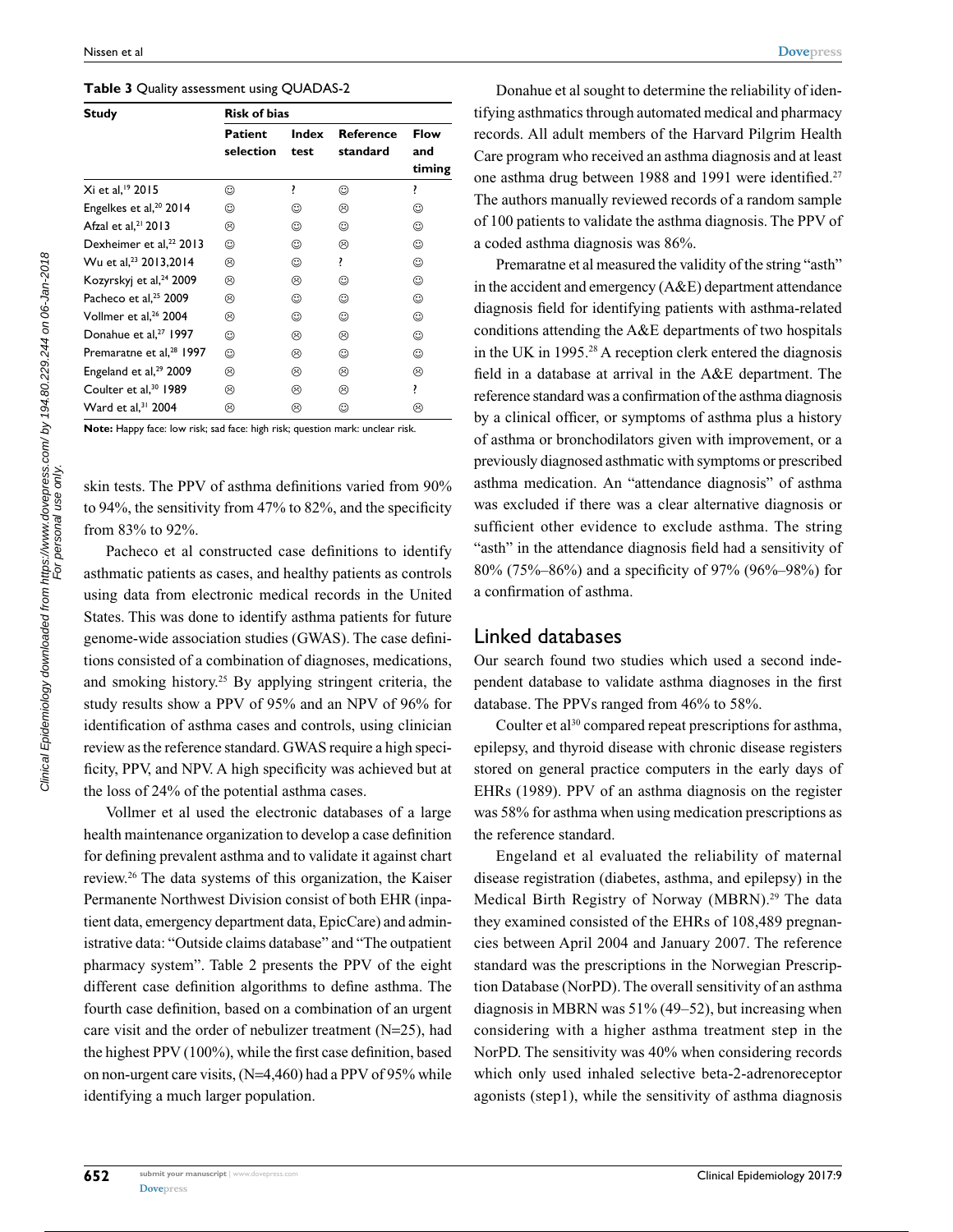in records with systemic drugs other than adrenergics for obstructive airway diseases was 73%.

#### **Questionnaires**

There was only one study which used a questionnaire as the reference standard for database validation.

Ward et al aimed to determine the degree of under- or over-reporting of the diagnosis of asthma for patients aged 16–55 years in one large general practice in the UK.31 The case definition described in Table 1, (based on either codes, text strings or prescriptions) yielded 833 potential asthma cases and 831 age- and sex-matched controls from the GP database. A questionnaire validated for the detection of bronchial hyper-reactivity was sent to all asthma patients and their matched controls. Patients with a diagnosis of asthma and bronchial hyper-reactivity in the questionnaire were considered to have asthma. Evidence of asthma was sought for two groups: patients with asthma and without symptoms of bronchial hyper-reactivity, and controls with symptoms of bronchial hyper-reactivity. The results show an overall PPV of the case definition of 89%.

#### **Discussion**

The main finding of this review is that case definitions and methods of asthma diagnosis validation vary widely across different EHR databases. This is evident in the diversity of databases used by the studies, such as primary care databases, combined EHR and administrative databases, or data from nested case-control studies within larger cohorts. Some databases originate from a single or a few health centers, while others span millions of patients. The source of the EHR databases (primary care, secondary care, and urgent care) influences the case definition of asthma and the way the validation is conducted. Patients seeking care for asthma symptoms will present differently in each setting, and the test measures might reflect this.

Case definitions are designed with different purposes in mind, and each of the studied test measures (sensitivity, specificity, PPV, and NPV) have different uses. A high sensitivity is needed to identify all asthma patients from a database, but if the aim is to exclude all records of patients who do not have asthma, a high specificity is more important.<sup>32</sup> The PPV is the proportion of true positives among all positive results: the patients who have asthma in the examined database who also have asthma according to the reference standard. The NPV shows the proportion of true negatives among all negative results: patients that do not have asthma in the database who also do not have asthma according the reference standard.

PPVs and NPVs are directly related to the prevalence of asthma in the population. The PPV will increase with rising prevalence; the NPV will decrease with rising prevalence assuming all other factors remain constant.

Studies, the main aim of which was not database validation, were able to demonstrate a high test measure to suit their specific needs (PPV, NPV, sensitivity or specificity greater than 80%). If this was not the case, their main study results (not including validation) would not be reliable, and thus potential studies with low validity of asthma diagnosis might not have been conducted or published. In contrast, studies with a main aim of validation of asthma in databases have a wider range of test measures depending on the case definition. The PPV in these studies range from 46%<sup>29</sup> to 96%<sup>23</sup>

Manual validation was the most common reference standard in the validation studies included in this systematic review. The computer-generated case definitions studied recently by Engelkes et al,<sup>20</sup> Afzal et al,<sup>21</sup> Dexheimer et al,<sup>22</sup> and Wu et  $al^{23}$  provide ways to create algorithms with high sensitivities and specificities. The PPVs of these methods (whether a person identified as having an asthma diagnosis actually has asthma) might not be sufficient for all purposes (63%–82%). Preselected case definitions were used in five out of ten studies which manually validated the databases. The studies by Xi et al,<sup>19</sup> Kozyrskyj et al,<sup>24</sup> Pacheco et al,<sup>25</sup> Vollmer et al,<sup>26</sup> Donahue et al,<sup>27</sup> and Premaratne et al<sup>28</sup> used this approach and all report at least one case definition algorithm with a PPV above 85%. The best results arise when combining diagnostic data and prescription data.

Other studies by Engeland et al<sup>29</sup> and Coulter et al<sup>30</sup> used an external data source as reference standard. This approach needs two databases with near complete data, so their test measures are reliable on the quality and completeness of the two databases. It also requires that the validity of the reference standard is already known. However, they are much cheaper to carry out overall. Manual validation requires a considerable amount of time to complete, and questionnaires to hundreds of patients or clinicians can be expensive or unreliable. Coulter et al measured database completeness and integrity by studying different diseases including asthma. Their focus was not on asthma validation, but rather to check whether a digital database can be a valid alternative for analog registration.

Typical problems of validation studies are the lack of availability of a reliable reference standard and the interdependence of different data sources used for validation. There were four studies, not included in this review, which used face validity to compare the prevalence of asthma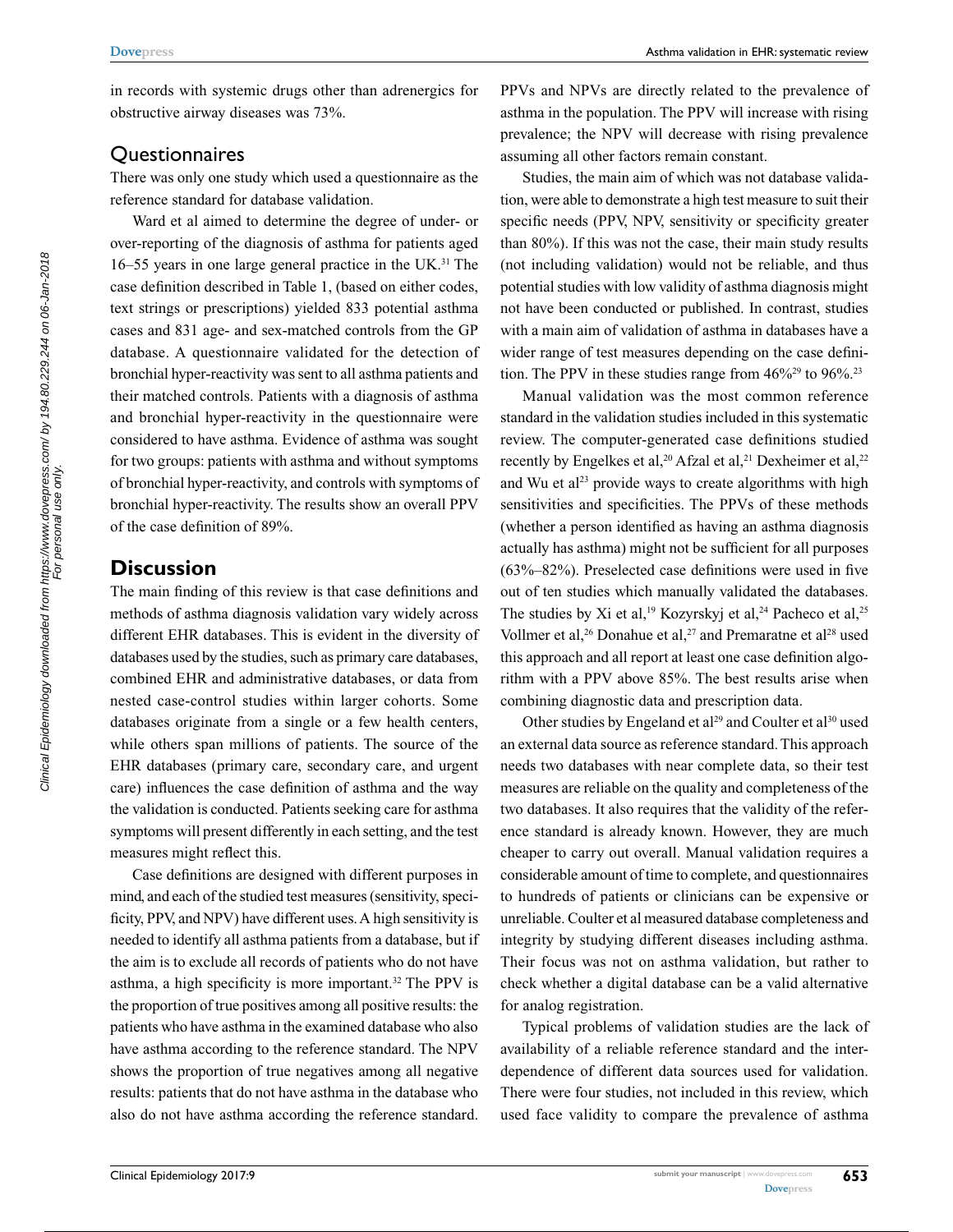using a case definition to the general asthma prevalence. This method was not considered sufficiently exact for inclu $sion<sup>33–36</sup>$  and by definition was unable to verify the validity of individual records.

The diagnosis of asthma can represent different conditions in different regions of the world. Thus, several authors used an inclusive strategy and many diagnosis codes in order to maximize sensitivity. Researchers must weigh the benefits of a case-finding algorithm with high sensitivity against the likely lower specificity and PPV, according to the purpose of their research. In future studies using predetermined case definitions, it may be of interest to evaluate the predictive value of a specific set of codes validated by chest physicians or GPs working in the health system the database originates from. This group may be more accurate when assigning the diagnosis, and the codes applied may yield a much higher predictive value than when evaluating the same group of codes assigned by all providers. The PPV, NPV, sensitivity, and specificity can differ greatly within a single study, as shown in the studies by  $Xi$  et al,<sup>19</sup> Afzal et al,<sup>21</sup> Kozyrskyj et al,<sup>24</sup> and Vollmer et al.<sup>26</sup> For this reason, the testing of multiple case definitions to obtain the algorithm with the highest test measure needed would be beneficial for future studies.

## **Conclusion**

Asthma validation studies using EHRs are very varied in their approach to the validation. This seems driven by the nature of the data and the reference standards used. Machine-learning methods of algorithm development allow for measuring all elements of validity. Different case definitions within a single data source have different validity, highlighting the importance of testing a range of case definitions.

# **Strengths and limitations of this study**

The review of validation of asthma diagnosis codes in EHRs informs selection of asthma definitions used by future studies and identify any gaps in quality and scope of validation studies. It also provides an overview of the case definitions and algorithms with their PPV, NPV, sensitivity or specificity.

Validated case definition algorithms are often very specific to the database they were developed in, limiting their generalizability.

Publication bias might be an issue as methods that do not find favorable results may be less likely to have been published.

#### **Data sharing statement**

Study data are available on request to FN.

#### **Acknowledgments**

This work was supported by GlaxoSmithKline (GSK), through a PhD scholarship for FN with grant number EPNCZF5310. The publishing of this study was supported by the Wellcome Trust: grant number 098504/Z/12/Z.

### **Author contributions**

All authors made substantial contributions to conception and design, acquisition of data, or analysis and interpretation of data; took part in drafting the article or revising it critically for important intellectual content; gave final approval of the version to be published; and agree to be accountable for all aspects of the work.

#### **Disclosure**

FN and SW are funded by a GSK scholarship during their PhD programs. JKQ reports grants from MRC, BLF, Wellcome Trust, and has received research funds from GSK, AZ, Quintiles IMS and had personal fees from AZ, Chiesi, BI. HM is an employee of GSK R&D and owns shares of GSK Plc. IJD is funded by, holds stock in, and has consulted for GSK. The authors report no other conflicts of interest in this work.

#### **References**

- 1. World Health Organization. *Asthma Fact sheet No 307*. Geneva: World Health Organization; 2013.Available from: http://www.who.int/ mediacentre/factsheets/fs307/en/.
- 2. Global initiative for asthma. [webpage on the Internet]. 2017 GINA Report, Global Strategy for Asthma Management and Prevention. Available from: http://ginasthma.org/2017-gina-report-global-strategyfor-asthma-management-and-prevention/.
- 3. Rabe KF, Adachi M, Lai CK, Soriano JB, Vermeire PA, Weiss KB, Weiss ST. Worldwide severity and control of asthma in children and adults: the global asthma insights and reality surveys. *J Allergy Clin Immunol*. 2004;114(1):40–47.
- 4. Demoly P, Gueron B, Annunziata K, Adamek L, Walters RD. Update on asthma control in five European countries: results of a 2008 survey. *Eur Respir Rev.* 2010;19(116):150–157.
- 5. Langan SM, Benchimol EI, Guttmann A, et al. Setting the RECORD straight: developing a guideline for the REporting of studies Conducted using Observational Routinely collected Data. *Clin Epidemiol.* 2013;5:29–31.
- 6. Denney MJ, Long DM, Armistead MG, Anderson JL, Conway BN. Validating the extract, transform, load process used to populate a large clinical research database. *Int J Med Inform*. 2016;94:271–274.
- 7. Rimland JM, Abraha I, Luchetta ML, et al. Validation of chronic obstructive pulmonary disease (COPD) diagnoses in healthcare databases: a systematic review protocol. *BMJ Open*. 2016;6(6):e011777.
- 8. Abraha I, Giovannini G, Serraino D, Fusco M, Montedori A. Validity of breast, lung and colorectal cancer diagnoses in administrative databases: a systematic review protocol. *BMJ Open.* 2016;6(3):e010409.

**654**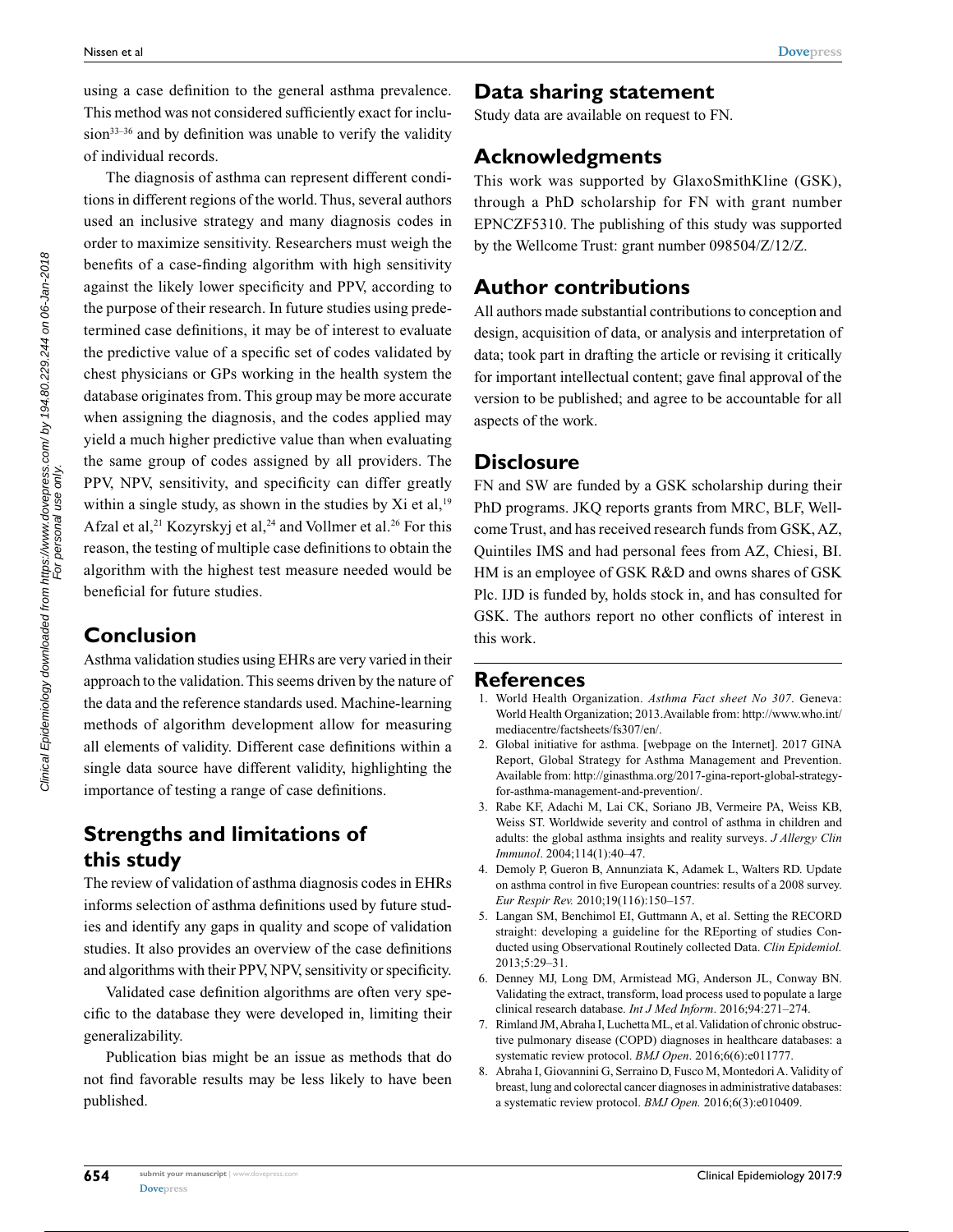- 9. Lo Re V 3rd, Haynes K, Forde KA, Localio AR, Schinnar R, Lewis JD. Validity of The Health Improvement Network (THIN) for epidemiologic studies of hepatitis C virus infection. *Pharmacoepidemiol Drug Saf*. 2009;18(9):807–814.
- 10. Weiskopf NG, Weng C. Methods and dimensions of electronic health record data quality assessment: enabling reuse for clinical research. *J Am Med Inform Assoc*. 2013;20(1):144–151.
- 11. Sharifi M, Krishanswami A, McPheeters ML. A systematic review of validated methods to capture acute bronchospasm using administrative or claims data. *Vaccine*. 2013;31 (Suppl 10):K12–K20.
- 12. Mullooly JP, Schuler R, Mesa J, Drew L, DeStefano F; VSD team. Wheezing lower respiratory disease and vaccination of premature infants. *Vaccine*. 2011;29(44):7611–7617.
- 13. Sanders DL, Gregg W, Aronsky D. Identifying asthma exacerbations in a pediatric emergency department: a feasibility study. *Int J Med Inform*. 2007;76(7):557–564.
- 14. Al Sallakh MA, Vasileiou E, Rodgers SE, Lyons RA, Sheikh A, Davies GA. Defining asthma and assessing asthma outcomes using electronic health record data: a systematic scoping review. *Eur Respir J*. 2017;49(6). pii: 1700204.
- 15. Nissen F, Quint JK, Wilkinson S, Mullerova H, Smeeth L, Douglas IJ. Validation of asthma recording in electronic health records: protocol for a systematic review. *BMJ Open*. 2017;7(5):e014694.
- 16. Whiting PF, Rutjes AW, Westwood ME, et al. QUADAS-2: a revised tool for the quality assessment of diagnostic accuracy studies. *Ann Intern Med*. 2011;155(8):529–536.
- 17. Tang PC, Ralston M, Arrigotti MF, Qureshi L, Graham J. Comparison of methodologies for calculating quality measures based on administrative data versus clinical data from an electronic health record system: implications for performance measures. *J Am Med Inform Assoc*. 2007;14(1):10–15.
- 18. Angier H, Gold R, Gallia C, et al. Variation in outcomes of quality measurement by data source. *Pediatrics*. 2014;133(6):e1676–e1682.
- 19. Xi N, Wallace R, Agarwal G, Chan D, Gershon A, Gupta S. Identifying patients with asthma in primary care electronic medical record systems Chart analysis-based electronic algorithm validation study. *Can Fam Physician*. 2015;61(10):e474–e483.
- 20. Engelkes M, Afzal Z, Janssens H, et al. Automated identification of asthma patients within an electronical medical record database using machine learning. *Eur Respir J.* 2012;40:4655.
- 21. Afzal Z, Engelkes M, Verhamme KM, Janssens HM, Sturkenboom MC, Kors JA, Schuemie MJ. Automatic generation of case-detection algorithms to identify children with asthma from large electronic health record databases. *Pharmacoepidemiol Drug Saf*. 2013;22(8):826–833.
- 22. Dexheimer JW, Abramo TJ, Arnold DH, et al. Implementation and evaluation of an integrated computerized asthma management system in a pediatric emergency department: a randomized clinical trial. *Int J Med Inform.* 2014;83(11):805–813.
- 23. Wu ST, Sohn S, Ravikumar KE, Wagholikar K, Jonnalagadda SR, Liu H, Juhn YJ. Automated chart review for asthma cohort identification using natural language processing: an exploratory study. *Ann Allergy Asthma Immunol.* 2013;111(5):364–369.
- 24. Kozyrskyj AL, HayGlass KT, Sandford AJ, Paré PD, Chan-Yeung M, Becker AB. A novel study design to investigate the early-life origins of asthma in children (SAGE study). *Allergy*. 2009;64(8):1185–1193.
- 25. Pacheco JA, Avila PC, Thompson JA, et al. A highly specific algorithm for identifying asthma cases and controls for genome-wide association studies. *AMIA Annu Symp Proc.* 2009;2009:497–501.
- 26. Vollmer WM, O'Connor EA, Heumann M, Frazier EA, Breen V, Villnave J, Buist AS. Searching multiple clinical information systems for longer time periods found more prevalent cases of asthma. *J Clin Epidemiol*. 2004;57(4):392–397.
- 27. Donahue JG, Weiss ST, Goetsch MA, Livingston JM, Greineder DK, Platt R. Assessment of asthma using automated and full-text medical records. *J Asthma.* 1997;34(4):273–281.
- 28. Premaratne UN, Marks GB, Austin EJ, Burney PG. A reliable method to retrieve accident and emergency data stored on a free-text basis. *Respir Med.* 1997;91(2):61–66.
- 29. Engeland A, Bjørge T, Daltveit AK, Vollset SE, Furu K. Validation of disease registration in pregnant women in the Medical Birth Registry of Norway. *Acta Obstet Gynecol Scand*. 2009;88(10):1083–1089.
- 30. Coulter A, Brown S, Daniels A. Computer held chronic disease registers in general practice: a validation study. *J Epidemiol Community Health.* 1989;43(1):25–28.
- 31. Ward DG, Halpin DM, Seamark DA. How accurate is diagnosis of asthma in a general practice database? A review of patients' notes and questionnaire-reported symptoms. *Br J Gen Pract.* 2004;54(507): 753–758.
- 32. Parikh R, Mathai A, Parikh S, Chandra Sekhar G, Thomas R. Understanding and using sensitivity, specificity and predictive values. *Indian J Ophthalmol*. 2008;56(1):45–50.
- 33. Hansell A, Hollowell J, McNiece R, Nichols T, Strachan D. Validity and interpretation of mortality, health service and survey data on COPD and asthma in England. *Eur Respir J.* 2003;21(2):279–286.
- 34. Leone FT, Grana JR, McDermott P, MacPherson S, Hanchak NA, Fish JE. Pharmaceutically-based severity stratification of an asthmatic population. *Respir Med*. 1999;93(11):788–793.
- 35. Pearson N, O'Brien J, Thomas H, Ewings P, Gallier L, Bussey A. Collecting morbidity data in general practice: the Somerset morbidity project. *BMJ*. 1996;312(7045):1517–1520.
- 36. Moth G, Vedsted P, Schiotz P. Identification of asthmatic children using prescription data and diagnosis. *Eur J Clin Pharmacol.* 2007;63(6):605–611.
- 37. Moher D, Liberati A, Tetzlaff J, Altman DG, PRISMA Group. Preferred reporting items for systematic Reviews and meta-analyses: the PRISMA statement. *BMJ*. 2009;339:b2535.